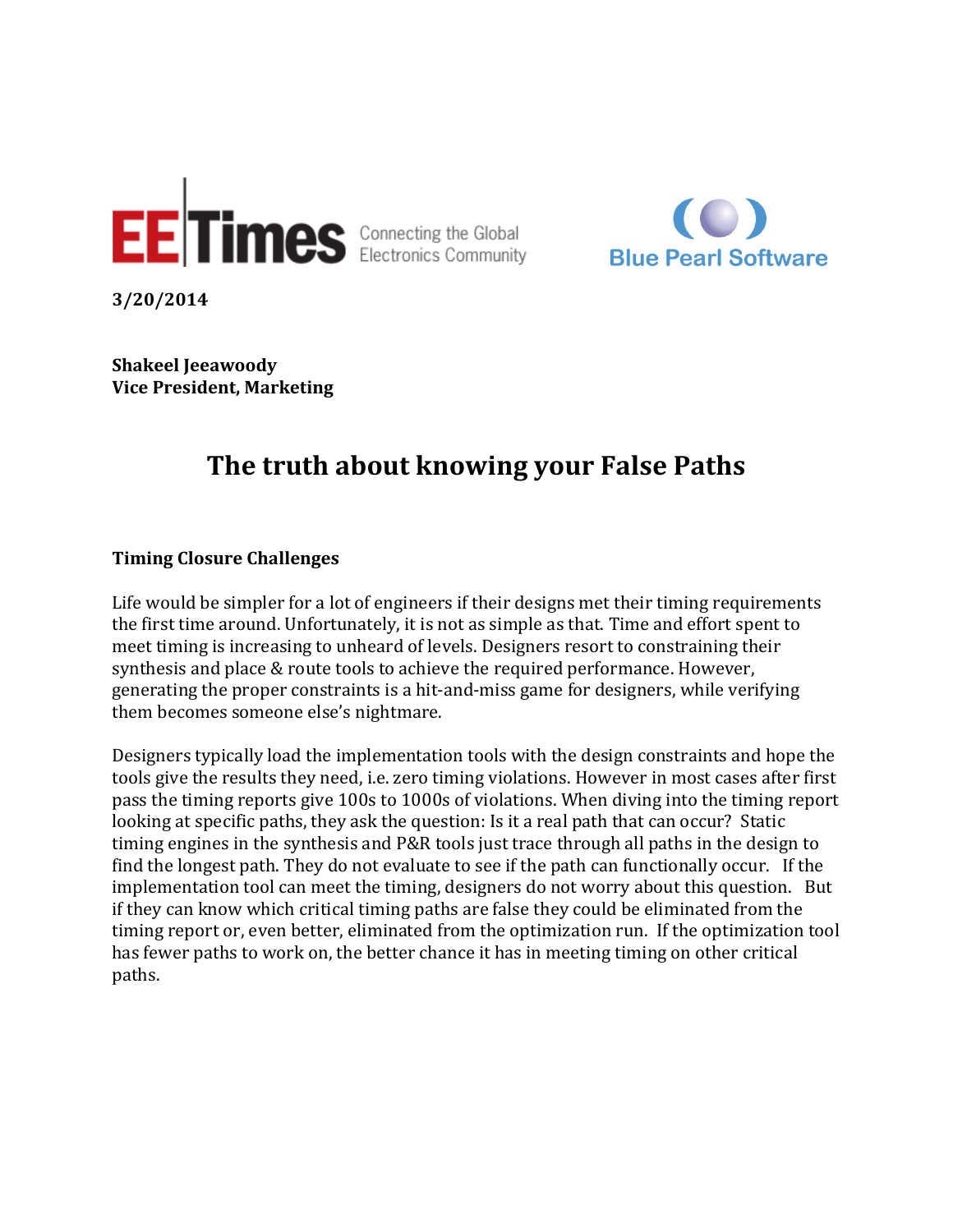## **Creating constraints to meet timing**

Before deciding to make significant changes to their RTL descriptions, designers try to meet timing by constraining their synthesis and place &route tools. The initial constraints are somewhat easy and based on the designers specific knowledge of the design. These include specifying those paths which most probably will not be exercised during circuit operation. False paths and multi-cycle paths are the most effective constraints in enabling the designers to converge to the optimal implementation solution. If it takes multiple iterations to close timing, designers start guessing which constraints to use. In the end, it becomes very difficult to determine which constraints were necessary and which ones are the most effective.

Chip designers try different tactics to attempt to solve their timing problems. They may change tool switches or over constrain the tools. They may evaluate the constraints to determine what errors or incorrect assumptions may exist. However, this may result in runtime increase and there may be limited improvement. The next phase is determining if the critical path is false. Some false paths are dependent on the functionality of the input pins; this determination may require functional knowledge of the design and may be validated via a simulation assertion. This can be a timing consuming task and if the design changes, paths may have to be re-evaluated. The amount of engineering effort could be greatly improved if there was a way to automatically find structural false paths and generate an assertion to validate. If RTL changes are required the false path generation can just be re-run.

## **Focus on fixed obstacles first**

For a particular RTL description, false paths and multi-cycle paths are like fixed barriers on the obstacle course to meet timing. In effect, the critical paths of a design are moving targets that change as the designers modify the setup options for their synthesis and place and route tools. Focusing on the critical paths from the start may not be the right thing to do. It is advisable to focus on the fixed obstacles, a.k.a. the false paths and multi-cycle paths, first. Using its proprietary technology, Blue Pearl Software has built intelligence into its tools to automatically detect and report false paths and multi-cycle paths in an RTL description. Obviously, there are some paths that the designers with proprietary knowledge can easily specify. So the question is, what types of paths can the Blue Pearl software tool find automatically? In the next sections, we will discuss some of the different types of false paths that Blue Pearl can automatically detect.

Blue Pearl's "SDC" Timing Constraint Generation tool employs symbolic simulation to analyze and automatically generate functional false paths. Blue Pearl recognizes false paths with control logic from finite state machines (FSMs), sequentially controlled data paths and counters.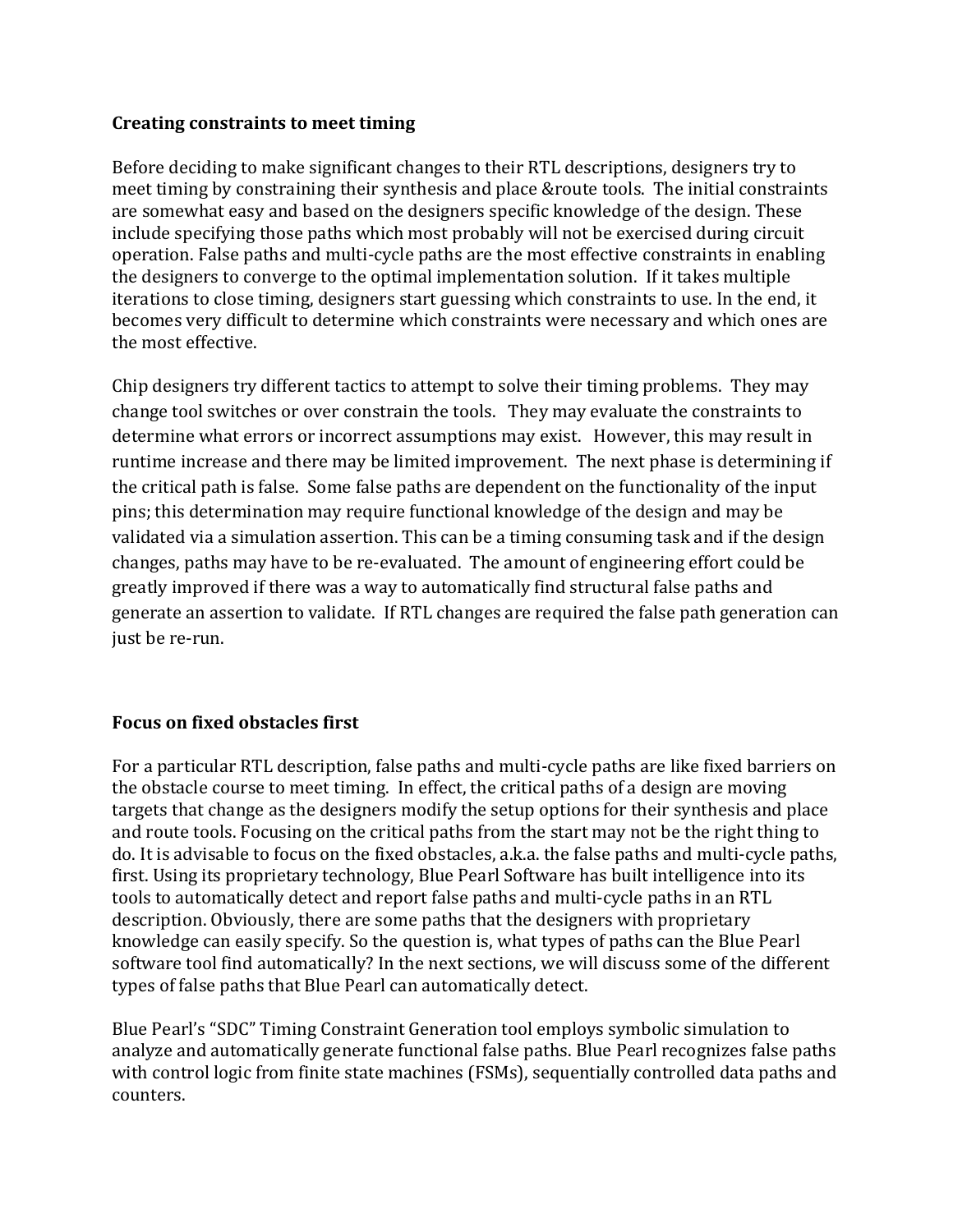By rapidly analyzing sequential control behavior, Blue Pearl generates complex functional false paths that would be very time-consuming or even impossible to identify manually. The tool also generates False Path schematics and assertions (PSL & SV) to aid and improve confidence in the generated SDC.

# **Blue Pearl False Path Detection**

A path is a sequence of logic elements through which data can propagate, bounded by either ports or registers. A path is false if no sequence of input vectors can result in an event propagating along it. Such paths may be ignored for timing analysis purposes.

Now, let's take a look at some false path examples that Blue Pearl recognizes:

## *1. Simple false Paths*

A simple false path is shown in **Figure 1** below. The path from Reg B to Reg C can never be sensitized. This occurs because whenever the output of Reg B is selected by Mux1, the output of the cloud of logic is de-selected at Mux2.

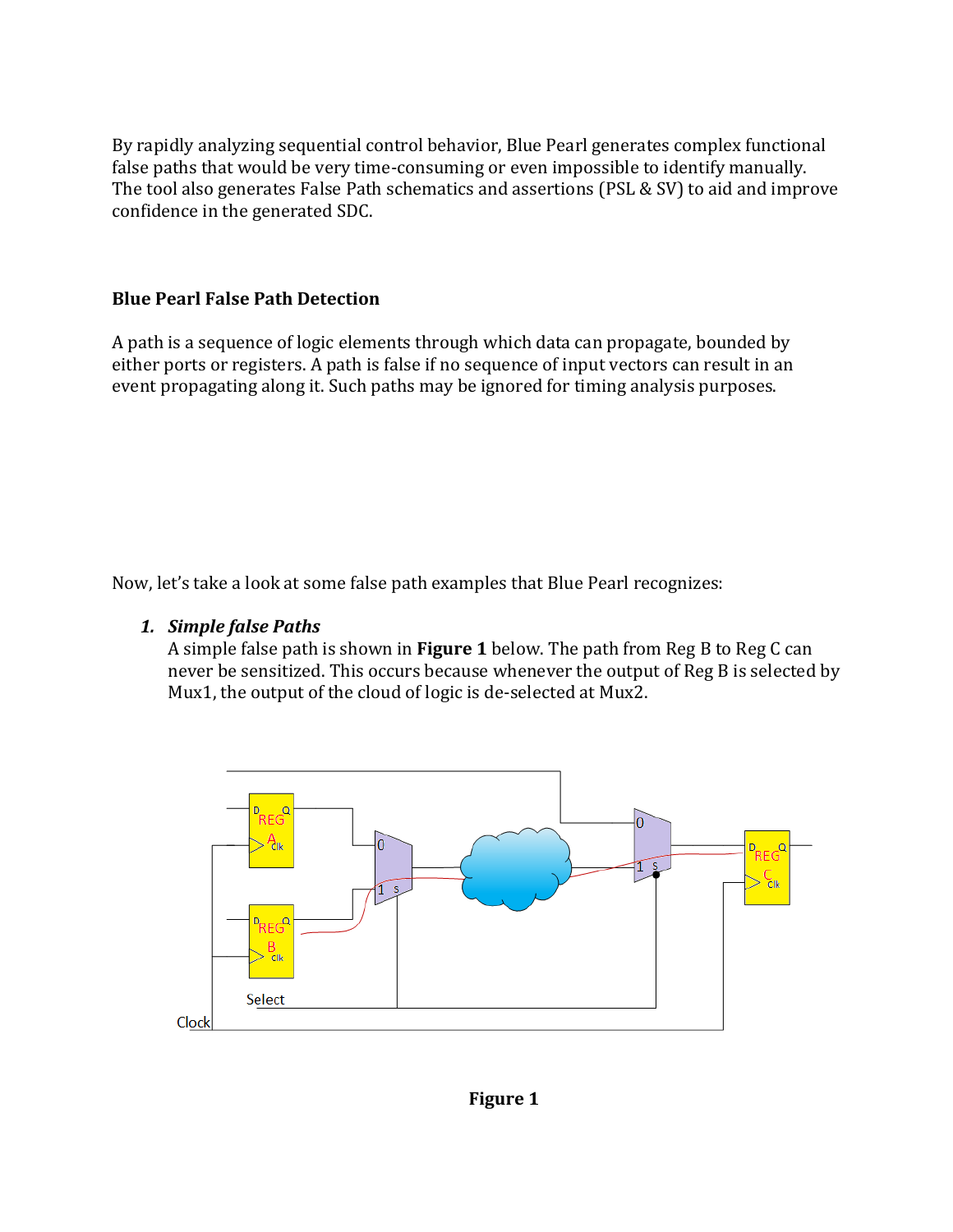## *2. Finite state machines (FSMs)*

The Blue Pearl Software Suite will also recognize False-cycle paths controlled by FSMs, see **Figure 2** below. The simple state machine below is implemented by a case statement.

```
case (state)
s0: begin
nextstate <= s1;
end
s1: begin
nextstate <= s2
end
…
s7: begin
nextstate <= s0
end
```
assign Select1 =  $(state == s3)$  ? 1'b1 : 1'b0; assign Select2 = (state == s6) ? 1'b1 : 1'b0;



**Figure 2**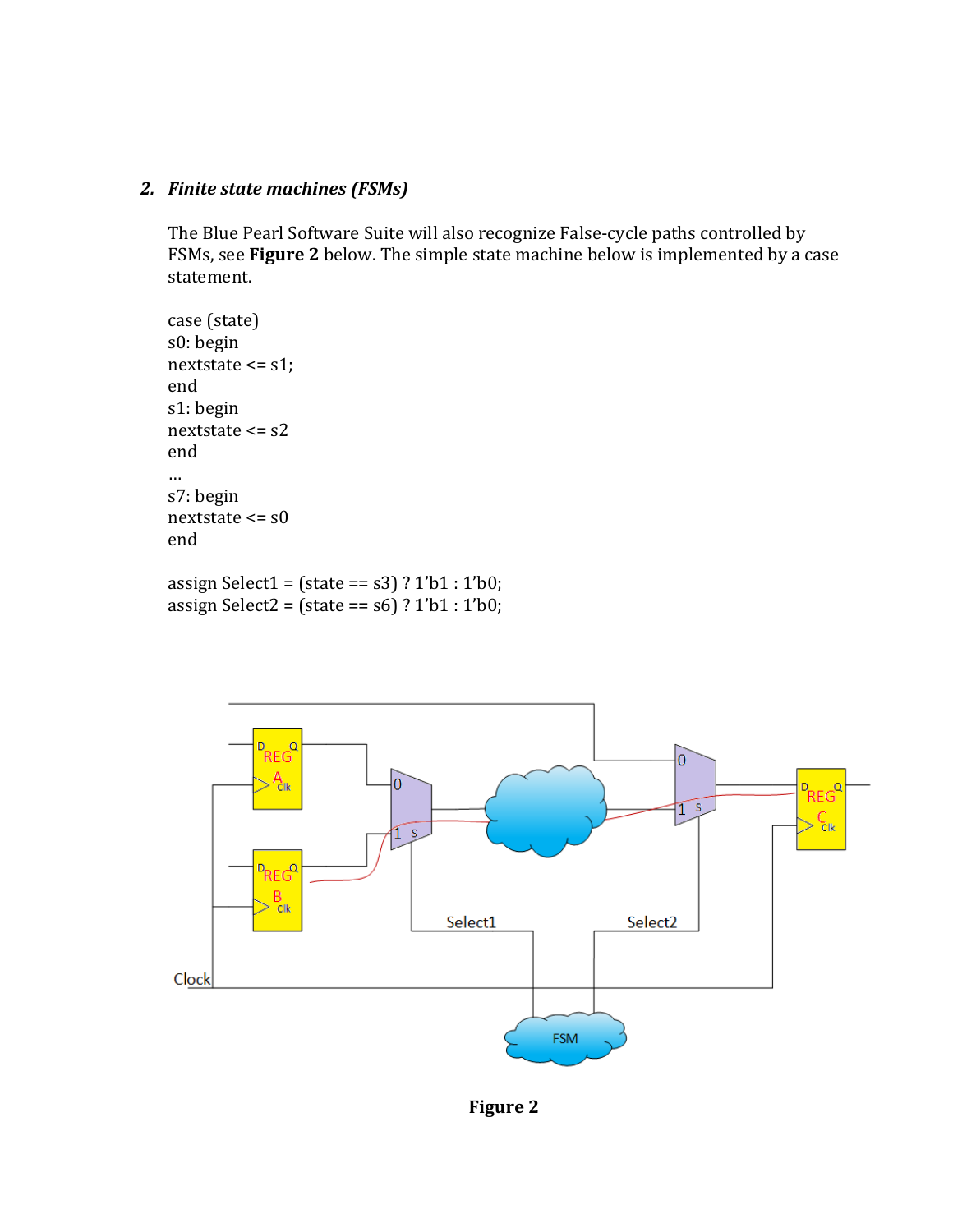## *3. False path with sequential control signals*

By default, timing constraint generation for false paths involves only a single cycle analysis. Multi-cycle path analysis, on the other hand, involves an analysis of the design over multiple cycles. For designs containing decoding logic (such as one-hot decoders, pulse generators, pipelined structures), a multiple cycle sequential analysis is required.



**Figure 3**

In the example depicted in **Figure 3** above, select 1 and select 2 are delayed versions of the output from a pulse generator. Hence select1 and select 2 cannot be high at the same time resulting in false path.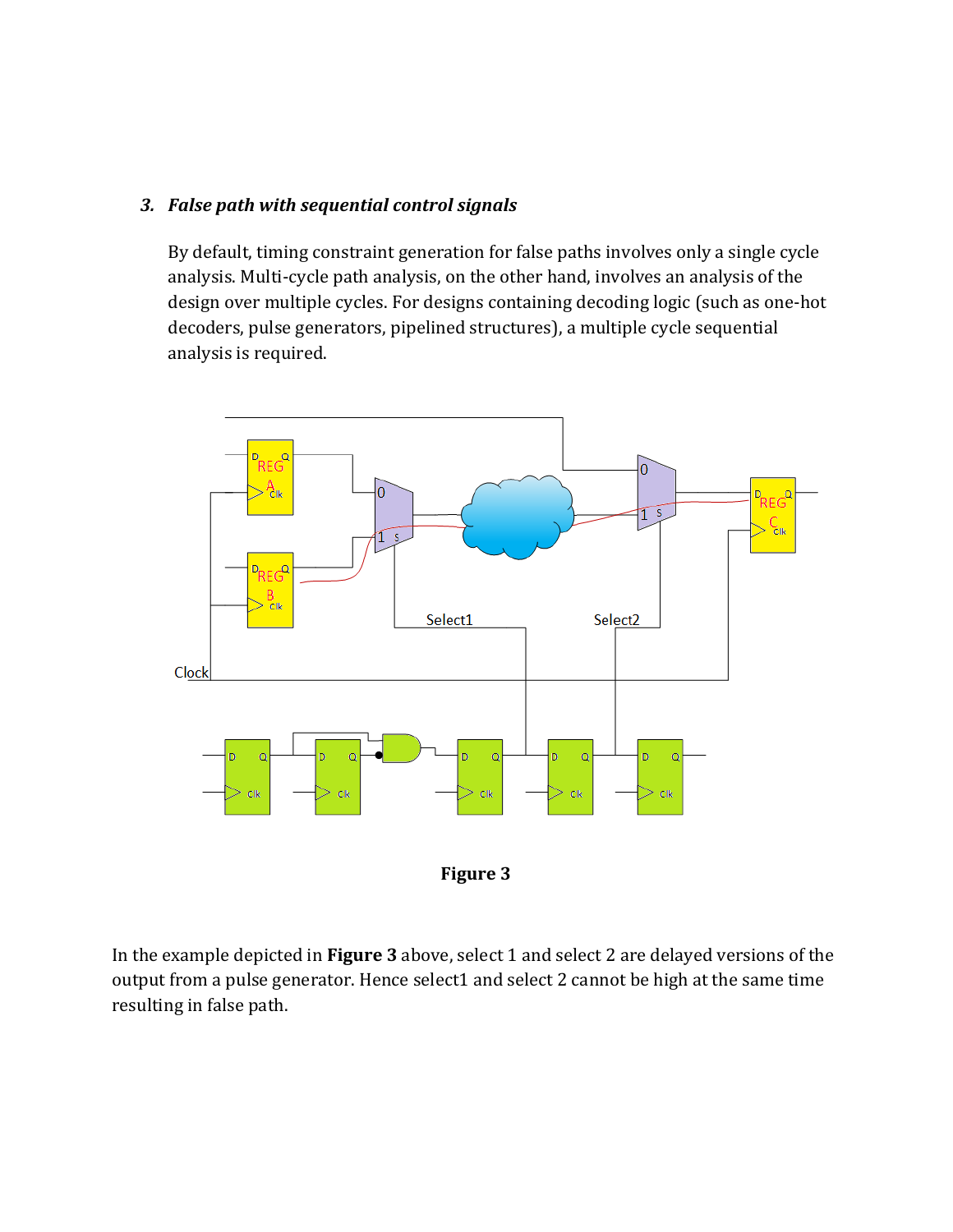Likewise, in the example shown in **Figure 4** below the control logic is such that it is controlled by pipeline. The conflicting logic can be multiple levels down the pipeline. Blue Pearl can identify False Paths based on such control logic.





## **What's the take away?**

Using Blue Pearl Software, designers can automatically find false paths hidden in their designs instead of going through the error-prone and time consuming manual method. **Figure 5** below illustrates a sample design where a false path is automatically found across multiple levels of hierarchy. In this example, the data paths from source registers to destination registers are indicated by the green, blue and orange lines. The pink line is the signal controlling the dataflow though the AND gate.